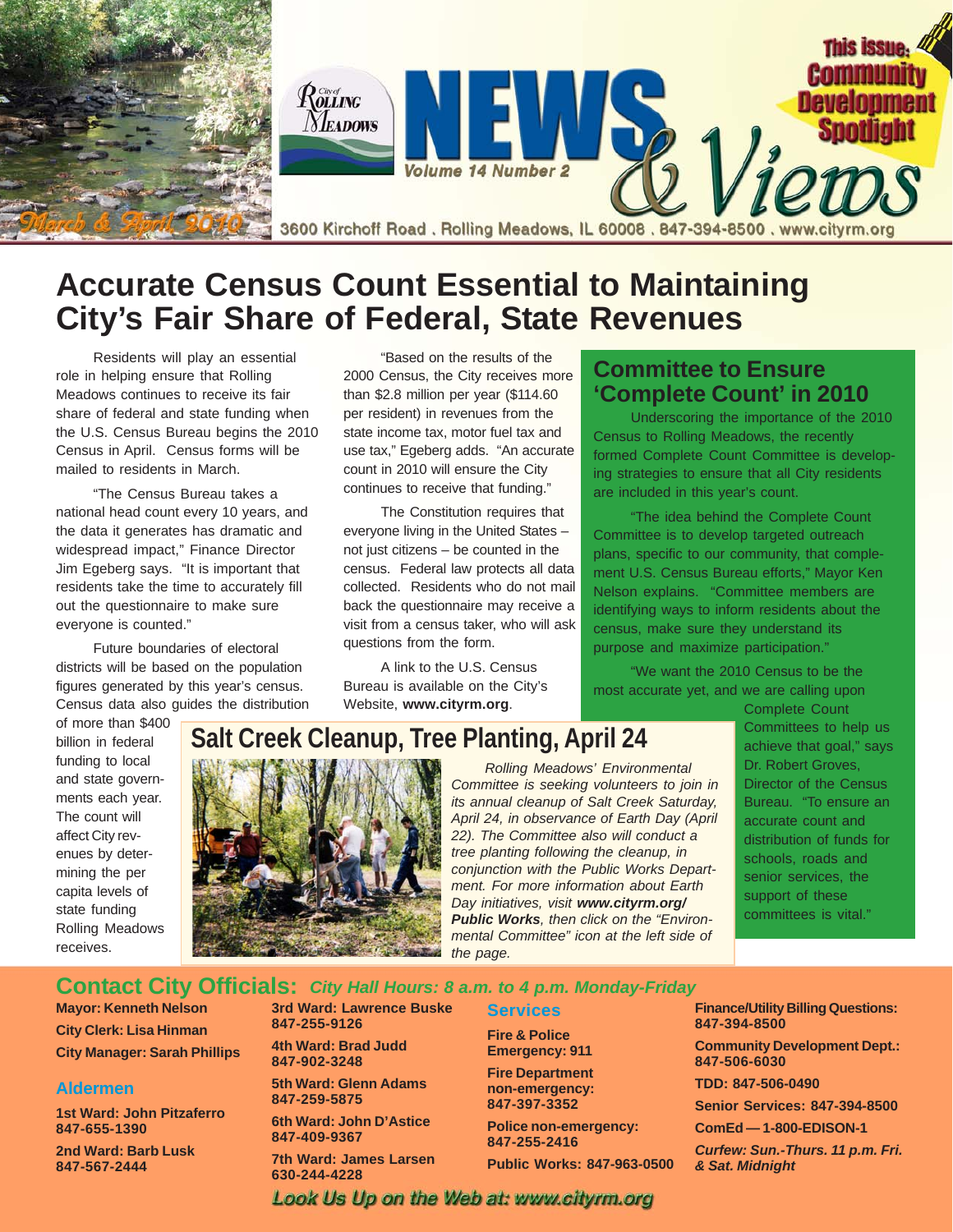

# **City Codes Guarantee Quality Construction, Lower Homeowners' Insurance Premiums**

BY VALERIE DEHNER

**Community** Development's enforcement of City codes promotes public safety and

contributes to the development of a healthy community. Did you also know that codes help lower residents' insurance premiums? Their importance cannot be underestimated.

Rolling Meadows' building codes are based on standards established by the International Code Council (ICC), a worldwide association of building safety experts, for construction of residential and commercial buildings, including homes and schools. These codes offer a complete set of comprehensive, coordinated building safety and fire prevention standards designed to protect lives and property.

improvement projects have access to a roster of highly trained, highly skilled inspectors. The inspectors' mission is to verify that all projects meet code requirements, thus guaranteeing quality workmanship that protects the homeowner's investment and promotes public safety.

#### **Partnership with Homeowners**

Quality control is paramount in everything we do. Our relationship with homeowners and developers is a partnership. Our common goal is to ensure all projects are completed in a professional manner with quality workmanship.

No matter what the project entails – building, electrical, plumbing or other – we are here to serve you. Obtaining the expertise of Community Development professionals may help avoid project delays and costly mistakes.

Codes also play an important role

in holding down residents' insurance rates by affecting the classification assigned to the City by the Insurance Services Organization (ISO). ISO's Public Protection Classification System is the basis by which virtually all insurance companies calculate premiums for home and business property insurance policies. The bottom line: building construction and maintenance standards adopted by Rolling Meadows help residents save money.

#### **Code Update Underway**

Community Development staff members are conducting a comprehensive review and update of Rolling Meadows' building codes. The project, scheduled for completion later this year, will incorporate standards adopted by the ICC in 2009.

For more information on how City codes protect residents, please contact Community Development at 847-506-6030.

Residents embarking on home

# **Department's Permit, Inspection Program Praised**

Community Development's permit and inspection program, which ensures the quality of home and business improvement projects, has earned praise from customers and contractors alike, Department Director Valerie

Dehner reports.

Recent customer satisfaction "success stories" underscore the benefits of the City's permit and inspection program.

#### **Home Roofing Project Goes Awry**

Two homeowners wrote to commend inspectors' "careful attention and persistence," after they discovered that the home's new shingles had been improperly installed by the contractor.

After first denying there was a problem,

then not returning the homeowners' calls, the contractor was informed by inspector Jim Ooms that the City would move to have the contractor's license revoked if the roof was not replaced immediately.

"Jim came to our rescue," the homeowners wrote. "Through his persistence, the replacement was done. We were very impressed with how Jim helped us, and thankful that Rolling Meadows has good employees protecting homeowners."

#### **Restaurant Cement Work Held to High Standards**

Repeated inspections to guarantee the quality of cement work being done at a restaurant on Algonquin Road ensured that the job was "done correctly and professionally," restaurant



supervisor James Poznecki wrote.

"Although it took longer than expected, we realize we will be better off in the long run than if inferior work would have been

# allowed. Great job!"

#### **Contractor Commends Inspections**

Rolling Meadows residents should take pride in City's "well-run system" of permit processing and inspection scheduling, according to a letter to the Community Development Department from a local contractor.

Bradley J. Schneider, President of Rolling Meadows-based B.J.S. Builders, praised the Community Development Department's professionalism in "providing us the information and knowledge to proceed in a quick and timely

manner, with minimal disruption" on a recent project.

"I would also like to take a minute to commend Rolling Meadows on its inspection scheduling," he wrote. "Rolling Meadows is the only community that provides a specific time for scheduled inspections. It is very frustrating and costly for contractors when other municipalities cannot put together an inspection schedule. Other villages should follow your lead."

#### **Do I Need a Permit?**

If plans involve structural changes, electrical or plumbing work, contact the Community Development Department at 847-506-6030 to check on permit requirements. More information on the permit and inspection process – including a list of improvement projects that require a permit – is available at **www.cityrm.org/rmcd.**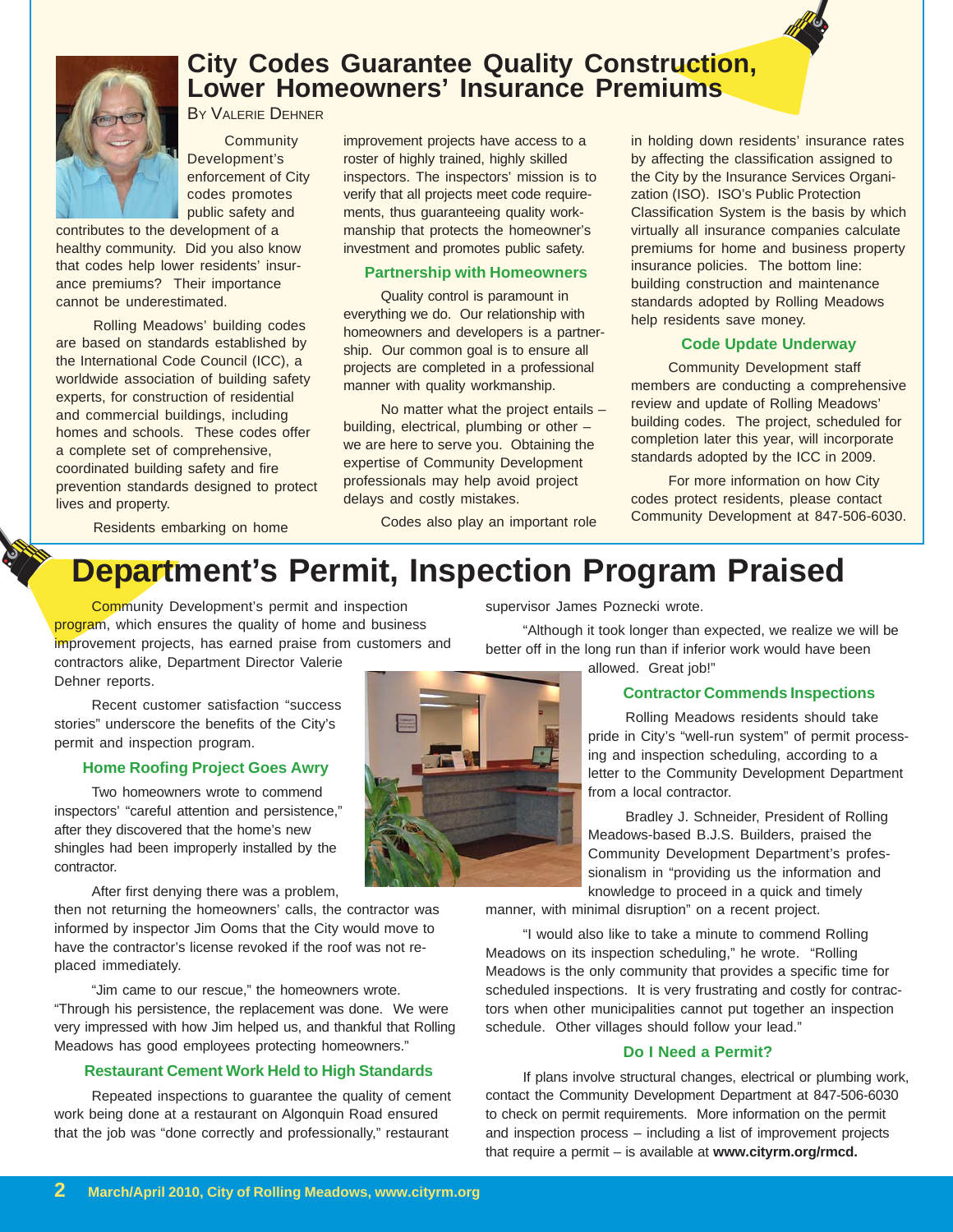# **City's Senior Handyman Tom Thompson Responded to 96 Service Requests in 2009**

The City's official Senior Handyman, Tom Thompson, responded to 96 service requests last year from 63 senior residents.

Many senior residents may not be aware that services of a Senior Handyman are available at a current rate of \$35 per hour. Senior residents who qualify by income for discounts may receive services for

as little as \$7 per hour. Rates of \$14, \$21, and \$28 per hour are also available at different income levels. To schedule a service call, contact Community Development at 847-506-6030.

Twenty-two senior residents called Thompson for service more than once. One resident had seven requests for service.

Mrs. Frances Carlson on Meadow Drive had a toilet fixed last year, and she called recently about a leaky faucet.

# **Rental Dwelling License Renewals Due May 31**

Owners of rental dwellings located in Rolling Meadows must return their license renewal applications to the Community Development Department no later than Wednesday, May 31. All rental housing in Rolling Meadows, including single-family homes, must be licensed.

In April, all rental property owners currently registered with the City's rental dwelling licensing program will receive renewal applications. The program ensures that all rental homes meet building maintenance and health codes.

Owners of rental condominiums, townhouses or single-family dwellings that are not registered with the City may contact Community Development at 847-506-6030 to obtain an application.

Pleased with his service, she and her late husband independently hired Thompson to install replacement doors (a job not covered by the Senior Handyman program).

Repairing leaky faucets or balky toilets and cleaning or repairing gutters top the list of the handyman's most common jobs, but he does many things. Last year, his list of accomplishments included many miscellaneous repairs and repair of ceilings, curtain rods, disposals, doors and door locks, fans, lamps, light fixtures and switches, screens, and sump pumps.

Rolling Meadows resident Thompson, 50, especially enjoys working with seniors. "When we get the job done right, it makes them feel good," he says. And there's satisfaction in making life a little easier for seniors.

Some residents are confused about why something isn't working right, and Thompson has found it's important not to embarrass them. One customer called to find out why an electrical outlet wasn't working. He found the switch had been turned off.

"Most of the requests we receive are

for common sense stuff. I could do many of these repairs with the Swiss Army knife I carry with me everywhere I go," he says.

Thompson is proud the Better Business Bureau gives his service an A+ rating (no complaints). "I try to be as honest as I possibly can," he says. When parts are needed to complete a repair, he provides them at cost.

Thompson, his wife, Sarah, a colab manager at a vision center, and their son and daughter have lived in Rolling Meadows for 22 years. He's an active community volunteer, serving as mentor to the Rolling Meadows High School robotics team, an assistant scoutmaster with a Boy Scout troop, and participant in a Rebuilding Together program with Home Depot.

# **Recycling Program Collects 1,321 Lbs. of Lights, Cords**

Rolling Meadows residents recycled an impressive 1,321 pounds of holiday lights, electrical cords and wire during a program conducted through the Solid Waste Agency of Northern Cook County (SWANCC).

"Residents should be very proud of the fact that they helped divert more than half a ton of recyclable material from the landfill," says Assistant City Manager Barry Krumstok.

## **Website Provides Help for Homeowners Struggling Amid Foreclosure Crisis**

A new Website created by a network of organizations committed to stemming the impact of the foreclosure crisis offers help to homeowners and renters who are struggling to keep their homes.

The Regional Home Ownership Preservation Initiative Website, **www.regionalhopi.org**, offers informational articles, research and data about initiatives to limit foreclosures in northeastern Illinois. The site also lists area events and outreach programs that may be of benefit to residents concerned about their ability to remain in their homes.





*Senior Handyman Tom Thompson repairs a faucet for Mrs. Frances Carlson. He also recommended that she cut back the hot water heater's temperature setting.*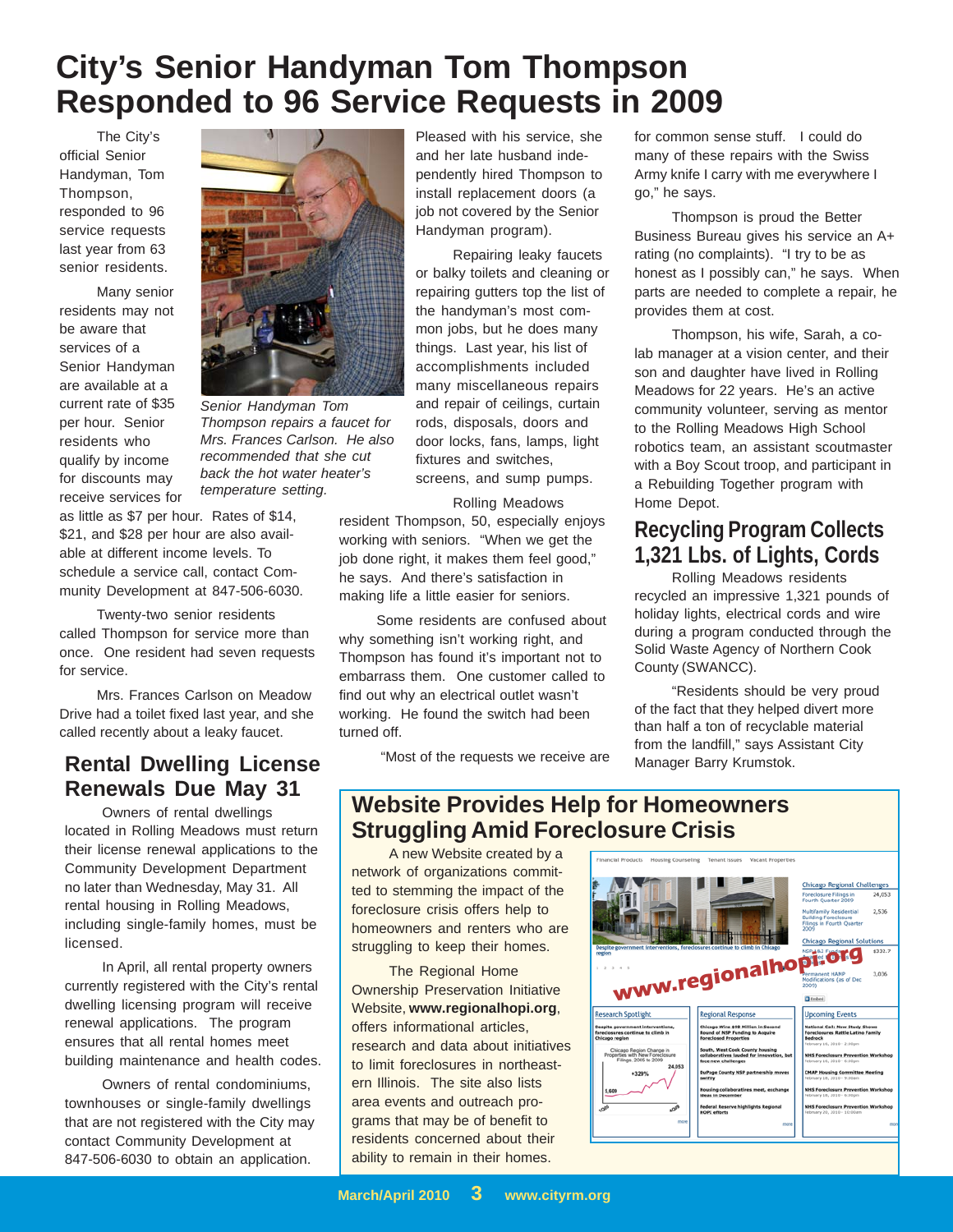| March 2010                                                                                                 |                                               |                                                                                        |                                                                |                                                                                                                         |                                             |    |  |  |
|------------------------------------------------------------------------------------------------------------|-----------------------------------------------|----------------------------------------------------------------------------------------|----------------------------------------------------------------|-------------------------------------------------------------------------------------------------------------------------|---------------------------------------------|----|--|--|
|                                                                                                            | 1                                             | $\mathbf{2}$<br><b>Environmental</b>                                                   | 3                                                              | 4                                                                                                                       | 5                                           | 6  |  |  |
|                                                                                                            |                                               | Committee.<br>7 p.m., at City Hall                                                     | <b>Zoning Board of</b><br>Appeals, 7 p.m.,<br><b>City Hall</b> |                                                                                                                         |                                             |    |  |  |
| 7<br><b>St. Colette</b><br><b>Blood Drive,</b><br>$8:30$ a.m. $-1:30$<br>p.m., 3900<br><b>Meadow Drive</b> | 8                                             | 9<br><b>City Council</b><br>Meeting, 7:30<br>p.m., City Hall                           | 10                                                             | 11<br>Adjudication<br>Hearing, 1 p.m.,<br>City Hall                                                                     | 12                                          | 13 |  |  |
| 14<br><b>Daylight Saving</b><br><b>Time Begins</b><br>Move clocks<br>ahead one hour.                       | 15                                            | 16<br><b>City Council</b><br>Committee of the<br>Whole, 7:30 p.m.,<br><b>City Hall</b> | 17 <sub>St. Patrick's</sub><br>Day                             | 18<br><b>Adjudication</b><br><b>Hearing (Red</b><br>$Light$ , 2 p.m.,<br><b>City Hall</b>                               | 19                                          | 20 |  |  |
| 21                                                                                                         | 22<br><b>Water bills due</b>                  | 23<br><b>City Council</b><br>Meeting, 7:30<br>p.m., City Hall                          | 24                                                             | 25                                                                                                                      | $26$ Early<br><b>Refuse Setout</b><br>Ends. | 27 |  |  |
| 28                                                                                                         | 29 Yard Waste<br><b>Collection</b><br>Begins. | 30                                                                                     | 31                                                             | <b>Early Refuse Setout Ends March 26</b><br>Place refuse at the curb no earlier<br>than 6 p.m. the day prior to pickup. |                                             |    |  |  |

|           |    | <b>April 2010</b>                                                                                                       |                                                                     |                                                                   |                |                                                                       |
|-----------|----|-------------------------------------------------------------------------------------------------------------------------|---------------------------------------------------------------------|-------------------------------------------------------------------|----------------|-----------------------------------------------------------------------|
|           |    |                                                                                                                         |                                                                     | 1                                                                 | $\overline{2}$ | 3                                                                     |
| 4 Easter  | 5  | <b>6Environmental</b><br>Committee,<br>7 p.m., Plan<br><b>Commission</b><br>7:30 p.m., both at<br><b>City Hall</b>      | 7<br><b>Zoning Board of</b><br>Appeals, 7 p.m.,<br><b>City Hall</b> | 8                                                                 | 9              | 10                                                                    |
| 11        | 12 | 13<br><b>City Council</b><br>Meeting, 7:30<br>p.m., City Hall                                                           | 14                                                                  | 15<br>Adjudication<br>Hearing, 1 p.m.,<br>City Hall               | 16             | 17                                                                    |
| 18        | 19 | <b>20</b><br><b>City Council</b><br>Committee of the<br>Whole, 7:30 p.m.,<br><b>City Hall</b><br><b>Water bills due</b> | 21                                                                  | 22 Earth Day<br>Adjudication<br>(Red Light),<br>2 p.m., City Hall | 23             | 24<br><b>Salt Creek</b><br><b>Cleanup and</b><br><b>Tree Planting</b> |
| <b>25</b> | 26 | 27<br><b>City Council</b><br>Meeting, 7:30<br>p.m., City Hall                                                           | 28                                                                  | 29                                                                | 30             |                                                                       |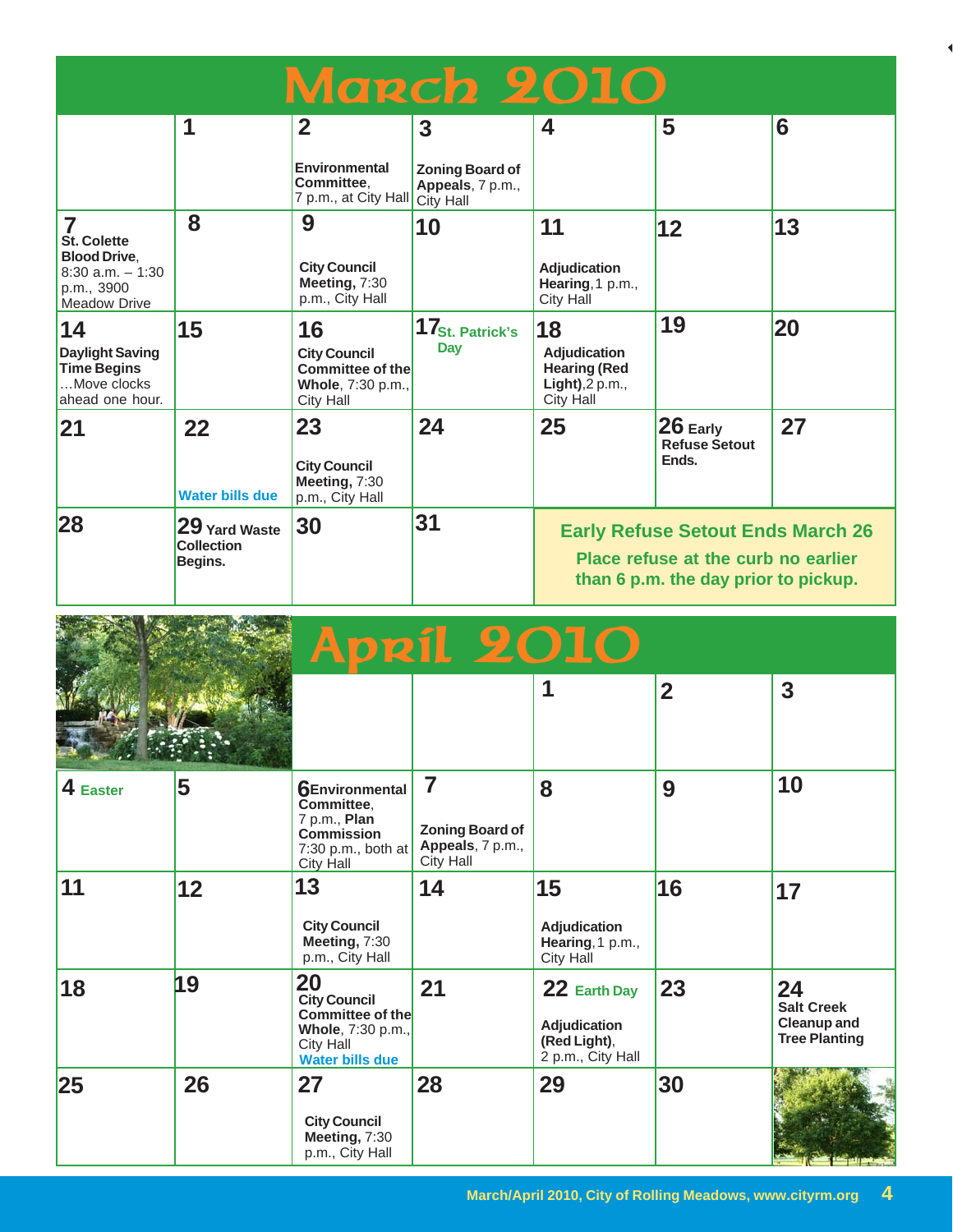*Department Spotlight: Community Development tment Spotlight: Community Development tment Spotlight: Community Development* **Goal: Maintain Strong, Healthy Community**

When describing the responsibilities and objectives of the Community Development Department, Director Valerie Dehner finds it easier to explain services it does not provide.

"I like to tell people that if it's not law enforcement, firefighting, street maintenance or managing City finances, it's us," she says with a laugh.

All hyperbole aside, Dehner's comment is not far off the mark. Community Development takes an active role in the City's economic development initiatives, oversees zoning and construction activities, and coordinates health inspections, rental inspections and delivery of senior services, such as the Senior Handyman program.

"Department professionals wear many 'hats,' but these seemingly divergent responsibilities are geared toward the continued development of a strong, prosperous community," she adds.

Community Development is organized to oversee marketing aspects of attracting businesses to the community, land use and availability, construction issues and the permit process.

# **Public Works to Launch Expanded Citizens Training Academy, March 25**

Public Works will launch its expanded 2010 Citizens Training Academy Thursday, March 25, to help residents learn more about the vital roles the Department plays in maintaining the City's quality of life.

Thursday evening informational presentations (March 25, April 1, 8, 15 & 22), and "field course" sessions held on April 22 & 24, will allow registrants to participate in hands-on training activities and educational sessions, tour City facilities, and observe crews in action.

"We have added an evening outdoor training session in order to provide greater opportunities for residents to learn about the services Public Works provides and how they affect us all," Assistant Director Bob Hartnett explains.

Topics to be presented during the 2010 Academy include:

● **Underground Utilities Division** – Details the vast underground infrastructure of the City's water, sanitary sewer and storm sewer system.

● **Water Division – Outlines the** Department's water quality and monitoring operations. Participants will also learn how to perform basic plumbing maintenance to fix leaky water pipes, faucets, and other minor home plumbing problems.

● **Inspection Services** – Provides an introduction to how Public Works evaluates City infrastructure, such as streets, sidewalks and underground utilities.

● **Facilities Division** – Presents an overview of the number and types of Cityowned facilities.

● **Street Maintenance Division** – Provides information on forestry services, refuse collection, snow removal and pavement maintenance.

● **Fleet Services Division** – Learn how department mechanics maintain and repair the vast array of City vehicles.

Register for the Citizens Training Academy online at the City's Website, **www.cityrm.org**, or by contacting Assistant Public Works Director Bob Hartnett at **hartnett@cityrm.org** or 847- 963-0500.

Developers and homeowners benefit from a "one-stop shopping" approach that, by design, increases staff efficiency and streamlines access to services.

"Combining economic development planning with more traditional building and zoning services gives us an edge in attracting new businesses," Dehner adds. "Whether it is property availability, demographics, information on schools and services or potential land use options, we can provide relevant data that these companies need quickly."

For residents planning a home

improvement project, new businesses just setting up shop, or an established firm in the midst of expansion, the Department's five inspectors help customers with the permit and inspection process.

Finally, the Department's Health Division coordinates health inspections for local businesses, such as restaurants, grocery stores, public swimming pools, nursing homes and child care centers. Staff members also conduct regular inspections of all rental units within Rolling Meadows to ensure they comply with City code.

## **0% Interest Loans Available For Home Repair Projects**

Income-qualified homeowners may be eligible for 0% interest deferred loans of up to \$25,000 with no monthly payments as long as the homeowner lives in and retains title to the home.

These loans are part of the Commu-

|                |                               | nity |
|----------------|-------------------------------|------|
|                | Household Maximum             | Prc  |
|                | <b>Occupants</b> Gross Income | De   |
| 1              | \$42,200                      | Urb  |
| $\overline{2}$ | \$48,250                      | and  |
| 3              | \$54,250                      | We   |
| 4              | \$60,300                      | (N)  |
| 5              | \$65,100                      |      |
| 6              | \$69,950                      |      |
| $\overline{7}$ | \$74,750                      | has  |
| $8+$           | \$79,600                      |      |
|                |                               | mill |

Development Block Grant gram, funded by the U.S. partment of Housing and an Development (HUD) d administered by the North st Housing Partnership (WHP).

Since 1994, the program provided more than \$1.8 million to Rolling Meadows

residents for home repair projects. Eligibility is based on the income table.

Approved applicants may use these loans to cover basic structural repairs, roofing, doors and windows, electrical work, plumbing, heating and home weatherizing. Funding cannot be used for interior or exterior decorating.

To apply, contact NWHP at 847-969- 0561, visit **www.nwhp.net**, or pick up a preapplication at City Hall, 3600 Kirchoff Road.